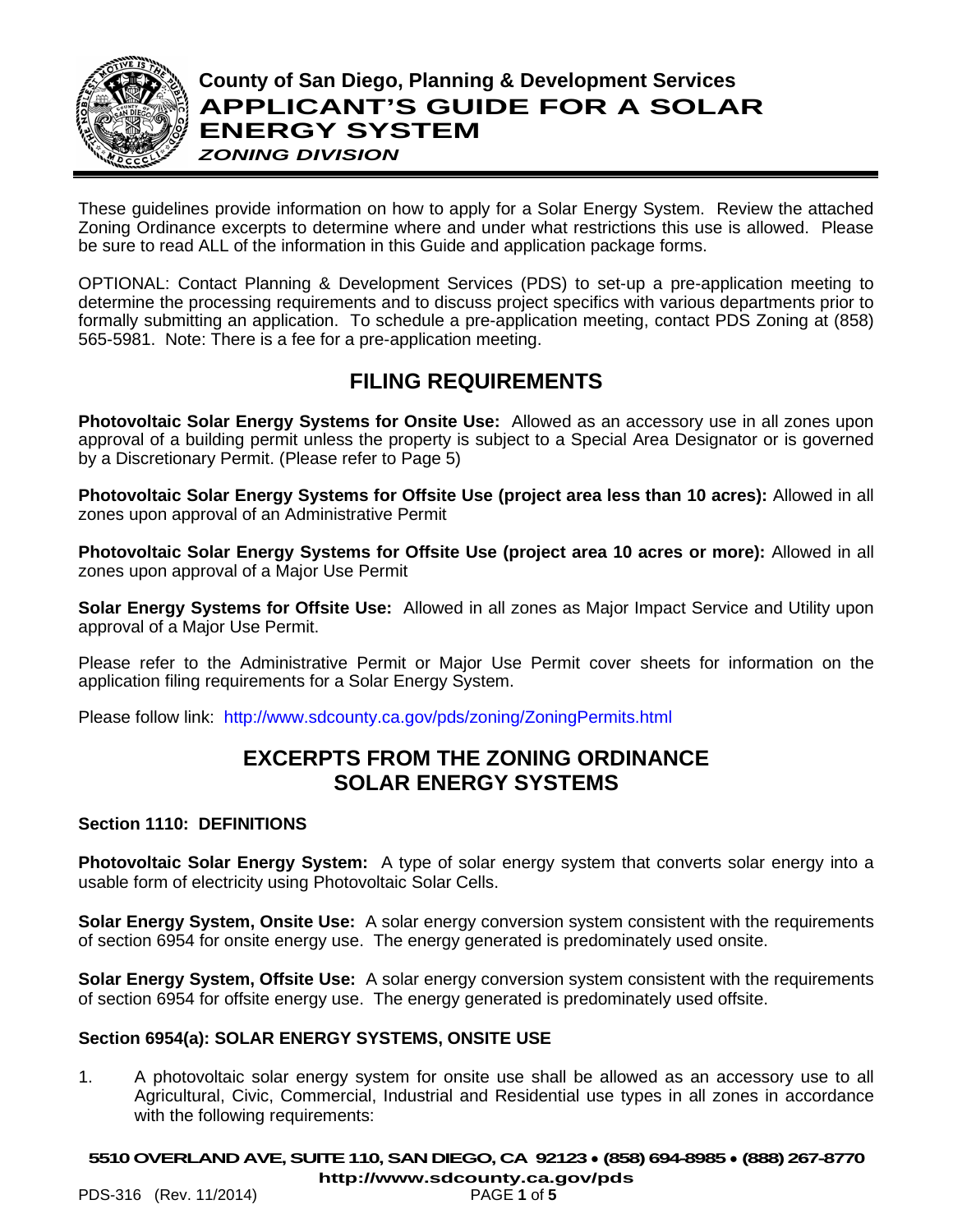

#### **County of San Diego, PDS, Zoning Division APPLICANT'S GUIDE FOR A SOLAR ENERGY SYSTEM** *Continued*

- i. Setback. A System shall meet all of the main building setback requirements of the zone or comply with Section 4835.f. (See Page 4 for Height and Setback Requirements)
- ii. Height. A System shall meet the height limit of the height designator of the zone, except when allowed to extend not more than 5 feet above the highest point of the roof, in accordance with Section 4620.i.
- iii. Solar Panel Description. The panel manufacturer and model shall be specified as part of the building permit.
- iv. Special Area Regulations: Photovoltaic solar energy systems for onsite use subject to a Special Area Designator must comply with the applicable Special Area Regulations provisions of Sections 5000 through 5999.

# **Section 6954(b)(1): PHOTOVOLTAIC SOLAR ENERGY SYSTEMS, OFFSITE USE ADMINISTRATIVE PERMIT PROCESS AND REQUIRED FINDINGS**

- 1. A photovoltaic solar energy system for offsite use with a project area of less than 10 acres shall be allowed with an Administrative Permit in all zones in accordance with the Administrative Permit Procedure commencing at Section 7050. The following findings must be made prior to approval of an Administrative Permit:
	- (a.) That the location, size, design, and operating characteristics of the proposed use will be compatible with adjacent uses, residents, buildings, or structures, with consideration given to:
		- i. Harmony in scale, bulk, coverage and density;
		- ii. The availability of public facilities, services and utilities;
		- iii. The harmful effect, if any, upon desirable neighborhood character;
		- iv. The generation of traffic and the capacity and physical character of surrounding streets;
		- v. The suitability of the site for the type and intensity of use or development which is proposed; and to
		- vi. Any other relevant impact of the proposed use; and
	- (b.) That the impacts, as described in paragraph "b.1.(a.)" of this section, and the location of the proposed use will be consistent with the San Diego County General Plan; and
	- (c.) That the requirements of the California Environmental Quality Act have been complied with; and
	- (d.) That the applicant has provided the County with an owner consent letter demonstrating to the satisfaction of the Director that the operator of the Solar Energy System is authorized to use the property for a Solar Energy System, unless the operator owns the land upon which the Solar Energy System will be located.

## **Section 6954(b)(2): PHOTOVOLTAIC SOLAR ENERGY SYSTEMS, OFFSITE USE MAJOR USE PERMIT PROCESS AND REQUIRED FINDINGS**

2. A photovoltaic solar energy system for offsite use with a project area of 10 acres or more, or a combination of parcels with a combined area of 10 acres or more is a Major Impact Service and

## **5510OVERLAND AVE, SUITE 110,SAN DIEGO, CA 92123** ● **(858) 694-8985** ● **(888) 267-8770**

PDS-316 (Rev. 11/2014)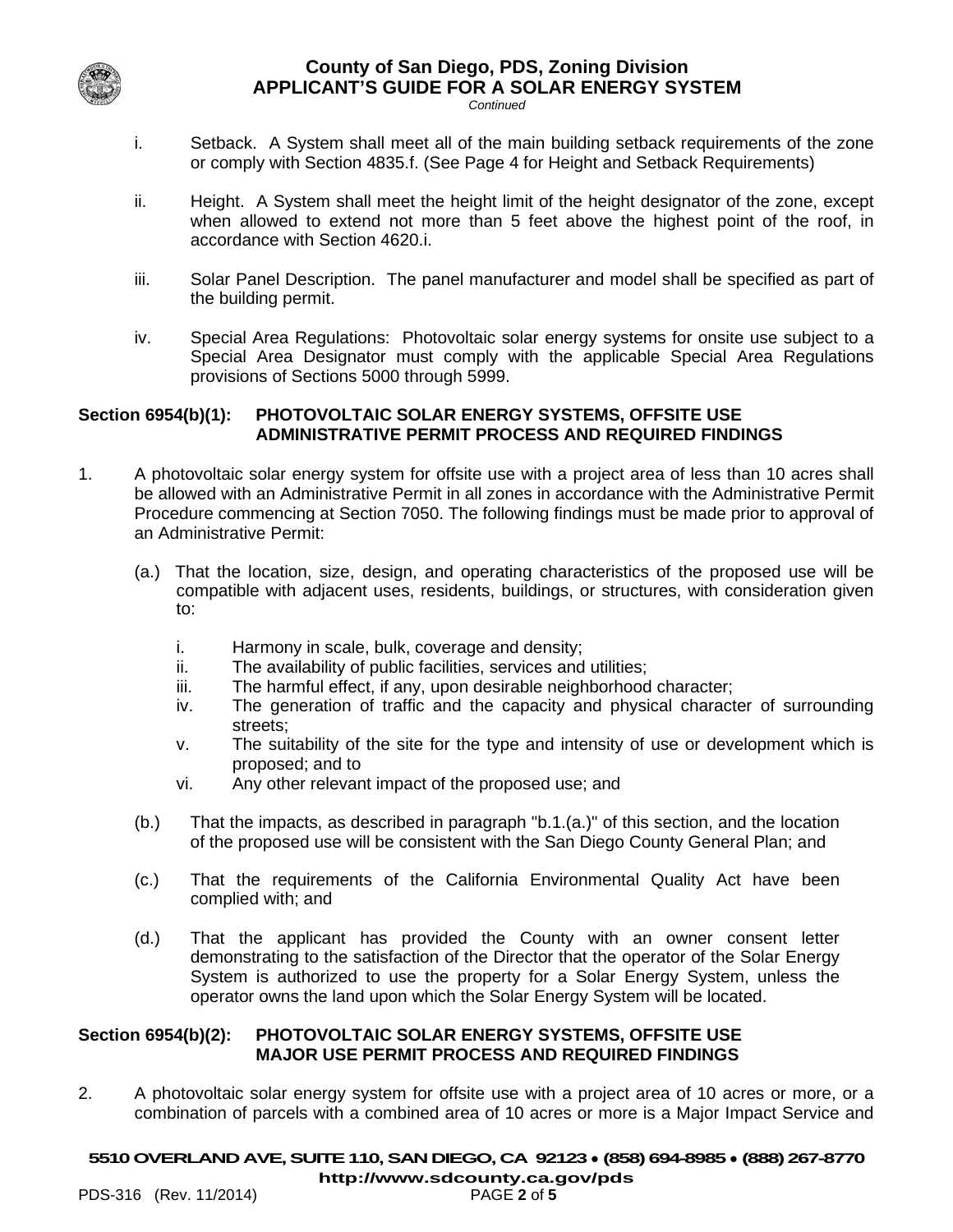

#### **County of San Diego, PDS, Zoning Division APPLICANT'S GUIDE FOR A SOLAR ENERGY SYSTEM** *Continued*

Utility in all zones and shall require a Major Use Permit permitted in accordance with the use permit procedure commencing at section 7350.

## **Section 6954(b)(3): SOLAR ENERGY SYSTEMS, OFFSITE USE MAJOR USE PERMIT PROCESS AND REQUIRED FINDINGS**

- 3. All other types of a solar energy systems or solar power plants including concentrating solar power plants, parabolic troughs, concentrating linear fresnel reflectors, stirling solar dish, or a solar power tower are a Major Impact Service and Utility in all zones and shall require approval of a Major Use Permit in accordance with section 7350 and the following requirements on any parcel of land:
	- (a.) Setback. A system or plant shall meet all of the setback requirements of the zone. (See Page 4 for Height and Setback Requirements)
	- (b.) Height. A system or plant of more than 200 feet in height is required to comply with Federal Aviation Administration safety height requirements.
	- (c.) Visual. The following measures shall be followed in order to minimize the visual impact of the project:
		- i. Removal of existing vegetation shall be minimized.
		- ii. Internal roads shall be graded for minimal size and disruption.
		- iii. Any accessory buildings shall be painted or otherwise visually treated to blend with the surroundings.
		- iv. A structure shall be non-reflective in all areas possible to blend with the surroundings.
	- (d.) Security. The operator shall provide a security in the form and amount determined by the Director to ensure removal of the Solar Energy System. The security shall be provided to PDS prior to building permit issuance. Once the Solar Energy System has been removed from the property pursuant to a demolition permit to the satisfaction of the Director, the security may be released to the operator of the Solar Energy System.

# **HEIGHT AND SETBACK REQUIREMENTS**

- **Front Yard** Permitted but shall not exceed 30 inches above grade and must maintain<br> **Setback:** 3 foot setback from property line. **Setback:** 3 foot setback from property line.
- **Interior Side** Permitted but shall not exceed 12 feet in height and must maintain 3 foot<br>
Yard Setback: setback from property line. setback from property line.
- **Exterior Side** Permitted but shall not exceed 30 inches above grade and must maintain **Yard Setback:** 3 foot setback from property line.
- **Rear Yard Setback:** Permitted but shall not exceed 12 feet in height and must maintain 3 foot setback from property line. Solar Panels shall not cover more than 50 percent of the required yard in combination with all structures in the rear yard setback.

**5510OVERLAND AVE, SUITE 110,SAN DIEGO, CA 92123** ● **(858) 694-8985** ● **(888) 267-8770**

PDS-316 (Rev. 11/2014)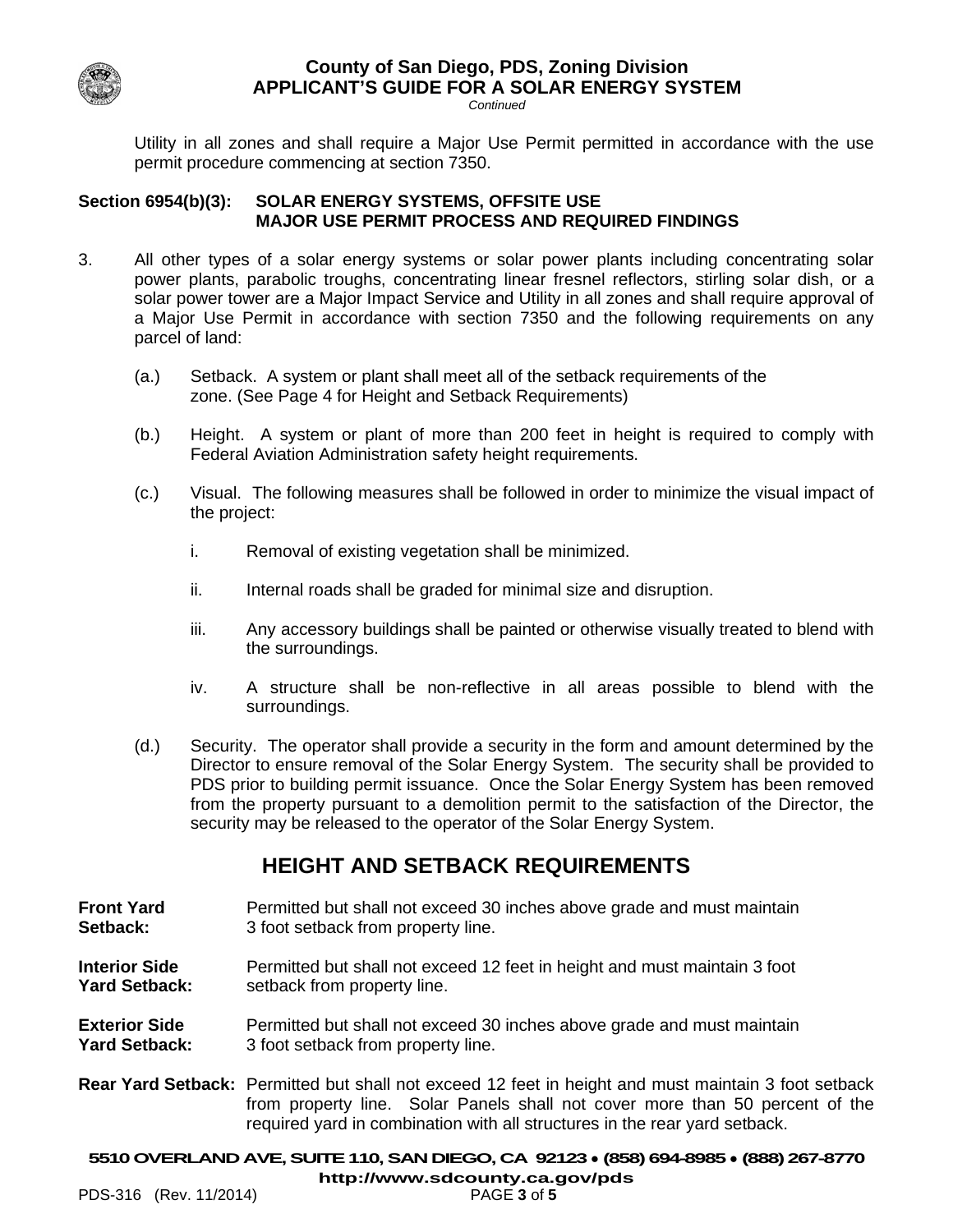

# **County of San Diego, PDS, Zoning Division APPLICANT'S GUIDE FOR A SOLAR ENERGY SYSTEM**

*Continued*

| <b>Main Building</b><br><b>Envelope:</b>                                                          | Permitted but shall not exceed the allowed maximum height by the height<br>designator.                                  |
|---------------------------------------------------------------------------------------------------|-------------------------------------------------------------------------------------------------------------------------|
| <b>Roof Mounted</b><br>Panels on<br><b>Main Building:</b>                                         | Permitted but shall not extend more than 5 feet above the highest point of<br>the roof. (Section 4620.i)                |
| <b>Roof Mounted</b><br><b>Panels within</b><br><b>Interior Side/ Rear</b><br><b>Yard Setback:</b> | Permitted but shall not exceed 12 feet in total height (accessory building<br>including solar panels). (Section 4835.f) |

# **MISC. INFORMATION**

### **Building Permit:**

Building Permits will be required to ensure that all solar energy systems meet current Uniform Building Code. Applicants should contact PDS Building at (858) 565-5920 or toll-free at (888) 336-7553 for Code standards and requirements.

### **Department of Environmental Health**

If a proposed solar energy system is proposed to be sited near a septic system or is proposed to use a well for water, please contact the Department of Environmental Health (DEH) to identify DEH requirements.

#### **Special Area Designator**

If the project site contains a Special Area Designator (J, B, D, or S) and has no approved Site Plan or Use Permit, a waiver of the Site Plan review requirements may be required prior to the issuance of a building permit for a solar energy system or a Site Plan would be required.

## **FOR PROJECTS REQUIRING A DISCRETIONARY PERMIT:**

#### **Environmental Review:**

The deposit collected for the environmental review portion of the application covers review of an Application for an Environmental Initial Study (AEIS) for compliance with the California Environmental Quality Act (CEQA). If any environmental issues are identified or an additional study is needed after the initial review by PDS staff, the applicant may need to submit additional forms/studies and an additional deposit.

#### **Service Availability Letters**

To show that there are adequate public facilities to serve the Solar Energy System, the applicant must include Service Availability Letter from the fire district (PDS-399F), water district (PDS-399W), and sewer district (PDS-399S) if the project will be served by a public sewer district. The applicant completes the top of the form and then has the service agency complete the bottom portion. Once the forms are completed by the service agency, they should be submitted with the remainder of the application. Please

**5510OVERLAND AVE, SUITE 110,SAN DIEGO, CA 92123** ● **(858) 694-8985** ● **(888) 267-8770**

PDS-316 (Rev. 11/2014)

**[http://www.sdcounty.ca.gov/pds](http://www.sdcpds.org/)**